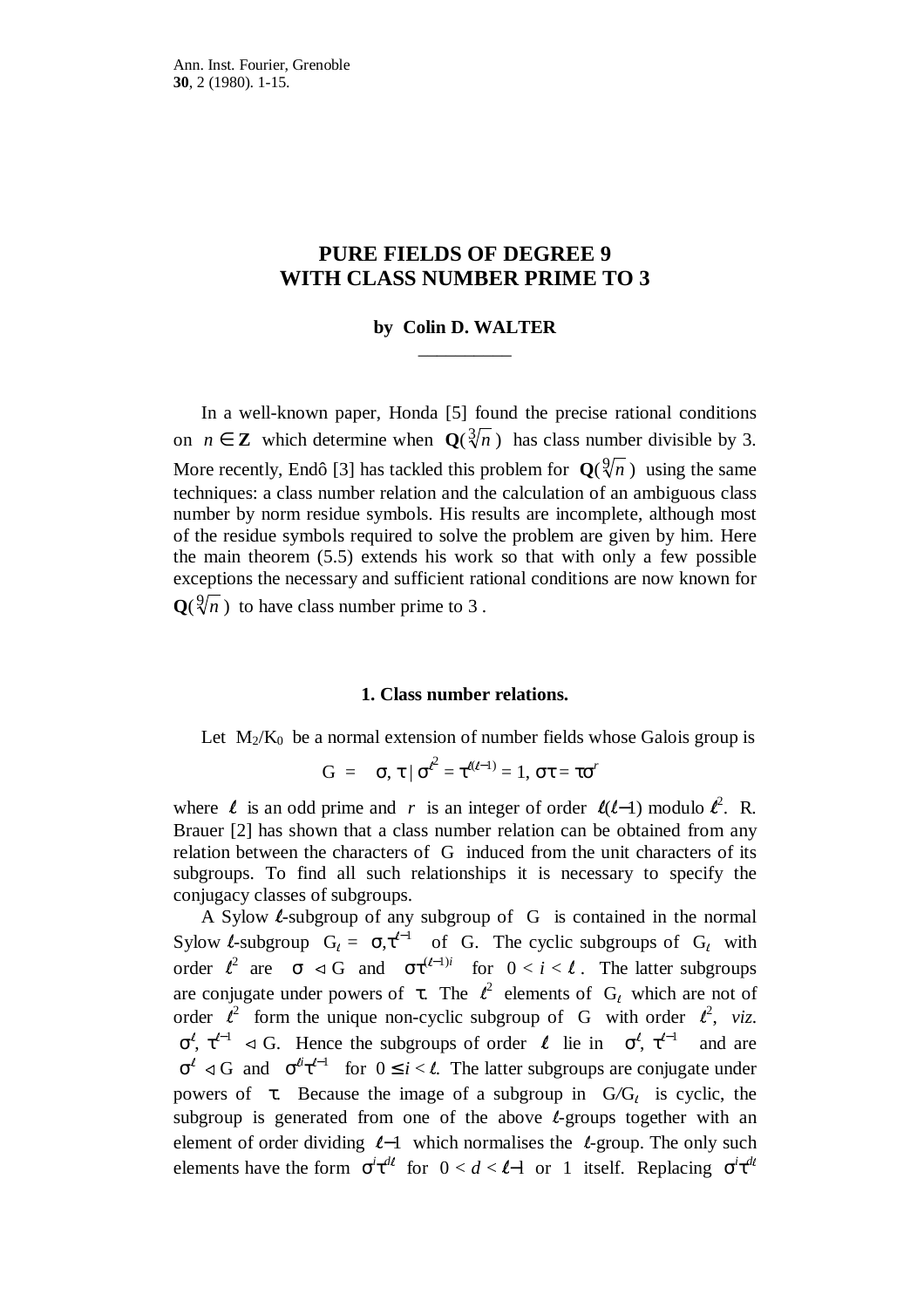by a suitable power and a conjugate ensures that all subgroups are obtained by adjoining  $\tau^{dt}$  where  $d \mid (\ell - 1)$  and taking all conjugates of the resulting subgroups.

So for  $d | \ell -1$  the unique subgroup of order  $\ell^3(\ell -1)/d$  is  $\langle \sigma, \tau^d \rangle \triangleleft G;$ the subgroups of order  $\ell^2(\ell-1)/d$  are  $\langle \sigma, \tau^{d\ell} \rangle \triangleleft G$ , the  $\ell-1$  conjugates of  $\langle \sigma \tau^{\ell-1} \rangle$  when  $d = \ell - 1$  and the 1 or  $\ell$  conjugates of  $\langle \sigma^{\ell}, \tau^{\ell} \rangle$ ; the subgroups of order  $\ell(\ell-1)/d$  are the 1 or  $\ell$  conjugates of  $\langle \sigma^{\ell}, \tau^{d\ell} \rangle$  and the  $\ell$  or  $\ell^2$ conjugates of  $\langle \tau^d \rangle$ ; and the subgroups of order  $(\ell -1)/d$  are the  $\ell$  or  $\ell^2$ conjugates of  $\langle \tau^{d\ell} \rangle$ . Each conjugacy class is represented in the following diagram as *d* varies over proper divisors of  $\ell$  –1:



The corresponding subfields can be named thus :



and the subscript *d* will be omitted when  $d = 1$ .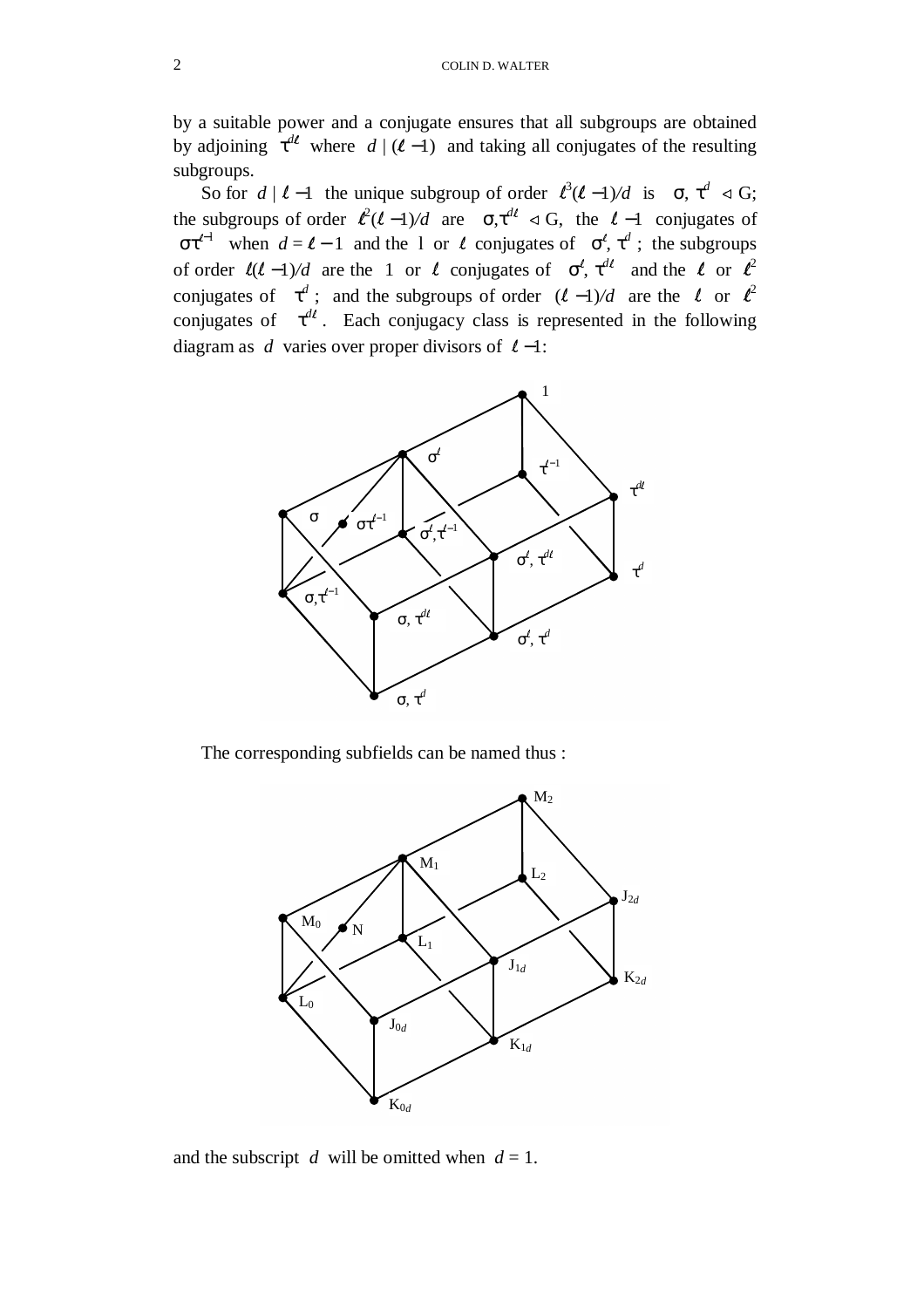The total number of classes is  $6t + 1$  where *t* is the number of divisors of  $\ell - 1$ , and of these  $2t + 3$  are cyclic. This means there are  $4t - 2$ independent relations between the induced unit characters  $\chi(\Omega)$  from the subgroup fixing  $\Omega$ . They can be expressed in the following way and are easily verified :

(1.1) 
$$
d^{\prime} \chi(K_{1d}) - d^{\prime} \chi(K_{0d}) = \chi(L_1) - \chi(L_0)
$$
  
(1.2) 
$$
d^{\prime} \chi(K_{2d}) - d^{\prime} \chi(K_{1d}) = \chi(L_2) - \chi(L_1)
$$
  
(1.3) 
$$
d^{\prime} \chi(J_{1d}) - d^{\prime} \chi(J_{0d}) = \chi(M_1) - \chi(M_0)
$$

(1.4)  $d^{\prime}\chi(J_{2d}) - d^{\prime}\chi(J_{1d}) = \chi(M_2) - \chi(M_1)$ .

Here *d'* is defined by  $dd' = \ell - 1$  and *d* is a proper divisor of  $\ell - 1$ . The remaining two independent relations are :

- (1.5)  $\ell \chi(L_2) \ell \chi(L_1) = \chi(M_2) \chi(M_1)$ <br>(1.6)  $(\ell 1)\chi(N) (\ell 1)\chi(L_0) = \chi(M_1) \chi(M_0)$
- $(\ell-1)\chi(N) (\ell-1)\chi(L_0) = \chi(M_1) \chi(M_0)$ .

Each of these relations is of standard type for which the corresponding class number relation is known. The first four are of Frobenius type (see [8]) and the last two are of Kuroda type (see [9]), whilst equations (1.3) and (1.4) add to give a further Frobenius type relation.

Suppose  $n \in \mathbb{Z}$  is such that  $K_2 = \mathbb{Q}(\sqrt[\ell]{n})$  has degree  $\ell^2$  over **Q**. Then the normal extension  $M_2/K_0 = Q(\sqrt[\ell]{n}, \sqrt[\ell]{1})/Q$  has G as its Galois group and its subfields for  $d = 1$  are :

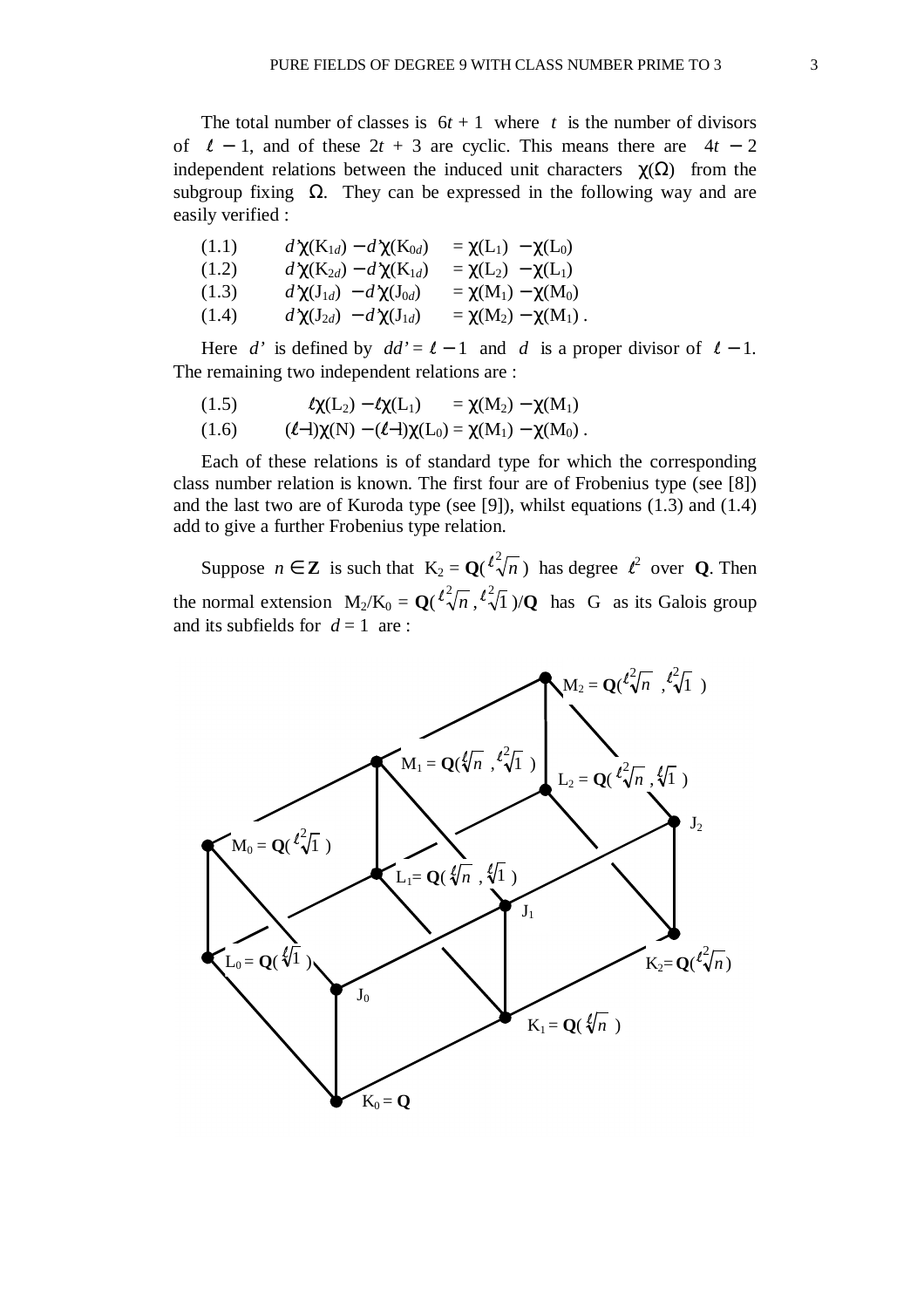Let  $h_{\Omega}$  be the class number and U<sub>Ω</sub> the unit group of a field Ω. If

$$
I(k_1/k_2) = (U_{k_1}/U_{k_2})_{\text{tor}}
$$

for an extension  $k_1/k_2$  and  $(k_1 : k_2) = l$  then  $I(k_1/k_2) \neq 1$  implies  $k_1 = k_2(\sqrt[4]{e})$  for some  $e \in U_{k_2}$  (see [9] § 4). There is no such extension of **Q** and so  $I(K_1/Q) = 1$ . If  $K_2 = K_1(\sqrt[\ell]{e})$  for  $e \in U_{K_1}$  then  $\sqrt[\ell]{e} = e^i \alpha^l$  for some  $\alpha \in K_1$  and *i* prime to  $\ell$ . Hence  $n = (\pm N_{K_1/Q}\alpha)^{\ell}$ , which is absurd. So  $I(K_2/K_1) = 1$  also. This simplifies the relations given in [8], theorem 4.4, which correspond to the equations  $(1.1)$  and  $(1.2)$ :

(1.7) 
$$
\frac{h_{L_1} h_{\mathbf{Q}}^{l-1}}{h_{L_0} h_{K_1}} = Q_1 t^{-(l^2-5)/4} \quad \text{for } Q_1 = [\mathbf{U}_{L_1} : \mathbf{U}_{L_0} \prod_{\mathbf{k}_1} \mathbf{U}_{K_1}].
$$
  
(1.8) 
$$
\frac{h_{L_2} h_{K_1}}{h_{L_1} h_{K_2}} = Q_2 t^{-(l-1)^3/4 - (l-3)/2} \quad \text{for } Q_2 = [\mathbf{U}_{L_2} : \mathbf{U}_{L_1} \prod_{\mathbf{k}_2} \mathbf{U}_{K_2}].
$$

where the products extend over the conjugates of  $K_1$  and  $K_2$  over **Q** and  $K_1$  respectively.

Bounds are given in [8] theorem 3.6 for the indices  $Q_1$  and  $Q_2$ . In the two cases the given indices I divide  $I(L_1/L_0)$  and  $I(L_2/L_1)$  respectively. If  $L_1 = L_0(\sqrt[\ell]{e})$  for  $e \in U_{L_0}$  then  $n = e^i\alpha^{\ell}$  for some  $\alpha \in L_0$  and *i* prime to  $\ell$ . Hence  $n^{t-1} = (\pm N_{L_0/Q}\alpha)^t$  which is not possible. Thus  $I(L_1/L_0) = 1$ . Also, if  $L_2 = L_1(\sqrt[\ell]{e})$  for  $e \in U_{L_1}$  then  $\sqrt[\ell]{n} = e^i \alpha^l$  for some  $\alpha \in L_1$  and *i* prime to  $\ell$ . Hence  $n^{\ell-1} = (\pm N_{L_1/Q} \alpha)^{\ell}$  which again is not possible. Therefore  $I(L_2/L_1) = 1$ . These remarks and [8] yield that :

- $(1.9)$  Q<sub>1</sub> *divides*  $\ell^{(\ell-1)(\ell-2)/2}$
- (1.10)  $Q_2 \ \text{divides} \ \ell^{ \ell(\ell-1)(\ell-2)/2 }$ .

The first of these bounds has already been obtained by Parry for  $\ell = 5$  in [7]. The second sharpens and generalises that given by Endô in [3] Lemma 3. Formula (1.8) for  $\ell = 3$  is due to Endô (*op. cit.* Lemma 2).

#### **2. Prime ideals.**

Take  $l = 3$  in Section 1 .The aim is to establish which *n* give rise to a field  $K_2 = Q(\sqrt[9]{n})$  whose class number is prime to 3. Every subextension of M2/**Q** is composed of extensions containing a totally ramified prime: either a divisor of (3) or a divisor of (*n*). Hence the class number of any field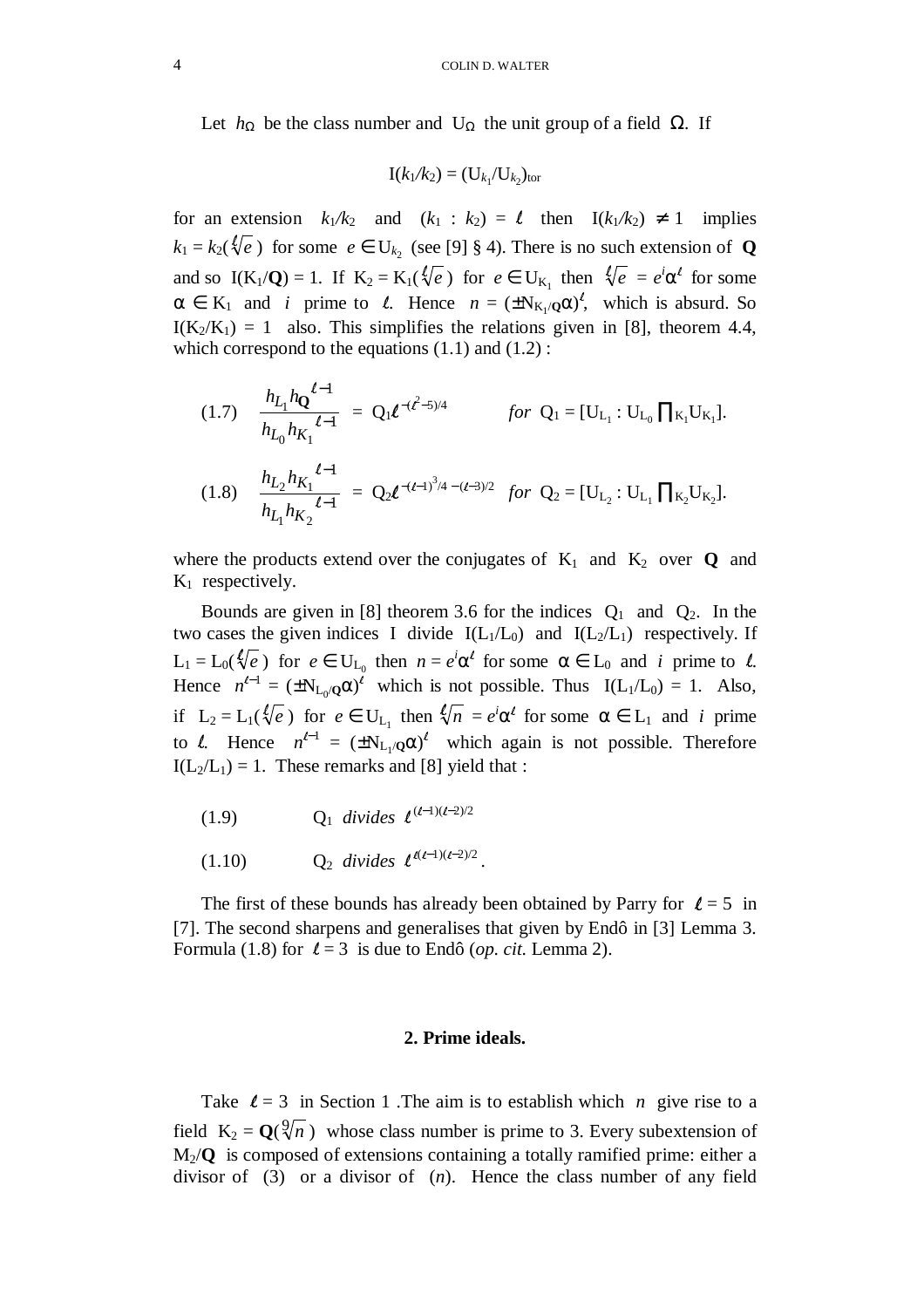divides that of its extensions in M<sub>2</sub> (see [6]). In particular,  $h_{K_1}$  divides  $h_{K_2}$ and so it is necessary that  $3/h_{K_1}$ . For the rest of this article the assumption is therefore made that *n is such that* 3 *does not divide the class number of*  $\mathbf{Q}(\sqrt[3]{n})$ . If  $n = n_0 n_1^3$  where  $n_0$  and  $n_1$  are cube free then  $K_1 = \mathbf{Q}(\sqrt[3]{n_0})$ and Honda [5] has described precisely the allowable integers  $n_0$ . Without loss of generality, it is assumed that  $n_0$  is one of the following :

 $(2.1i)$   $n_0 = 3$ (2.1ii)  $n_0 = p$  where  $p \equiv -1 \mod 9$ . (2.2i)  $n_0 = 3^i p$  where  $p \equiv 2 \text{ or } 5 \mod 9$  and  $i = 0, 1 \text{ or } 2$ .  $(2.2ii)$   $n_0 = p^i$ *where*  $i = 1$  *or* 2 *and p*,  $q \equiv 2$  *or* 5 mod 9 *satisfy*  $n_0 \equiv \pm 1$  mod 9.

Here *p* and *q* denote distinct rational primes.

In (2.1) there is just one prime ramified in  $K_1/Q$  and  $\zeta = \sqrt[3]{1}$  is a norm in L<sub>1</sub>/L<sub>0</sub>. However, in (2.2) there are two primes ramified in K<sub>1</sub>/Q but  $\zeta$  is no longer a norm in  $L_1/L_0$ . It will be convenient to assume that  $K_2$  is contained in **R** under an embedding of  $M_2$  into **C** which is fixed from now on; and  $K_1$  will be the conjugate contained in  $K_2$ . With this convention  $\tau^3$ represents complex conjugacy on  $M_2$  and  $\tau$  induces complex conjugacy on  $L_2$ .

Because  $h_{\text{Q}}$ ,  $h_{\text{L}_0}$  and  $h_{\text{K}_1}$  are all prime to 3 the class number relation (1.7) and the bound (1.9) show that  $h_{L_1}$  is prime to 3 and that  $Q_1 = 3$ . From (1.8) the 3-components  $h'_{\Omega}$  of  $h_{\Omega}$  satisfy

(2.3) 
$$
h_{\mathrm{L}_2}^{\prime} h_{\mathrm{K}_2}^{\prime -2} = Q_2 3^{-2}
$$

with  $Q_2$  dividing  $3^3$  by (1.10). Thus :

(2.4) LEMMA. – *If*  $3^2 | h_{L_2}$  then  $3 | h_{K_2}$ .

The main technique used to discard unsuitable *n* is the calculation of the ambiguous class number  $\mathcal A$  of  $L_2/L_1$ . From (2.4) and [6] one has :

\n- (2.5) Lemma. – i) If 
$$
3^2 \mid \mathcal{A}
$$
 then  $3 \mid h_{K_2}$ .
\n- ii) If  $3 \mid \mathcal{A}$  and  $L_2/K_2$  contains just one ramified prime then  $3 \mid h_{K_2}$ .
\n- iii) If  $3 \mathcal{A} \mathcal{A}$  then  $3 \mathcal{X} h_{L_2}$  and  $3 \mathcal{X} h_{K_2}$ .
\n

The 3-component of the ambiguous class number will be denoted by  $\mathcal{A}'$ and its value is well-known to be

$$
\mathscr{A}^{\prime} = 3^{d-t-1}
$$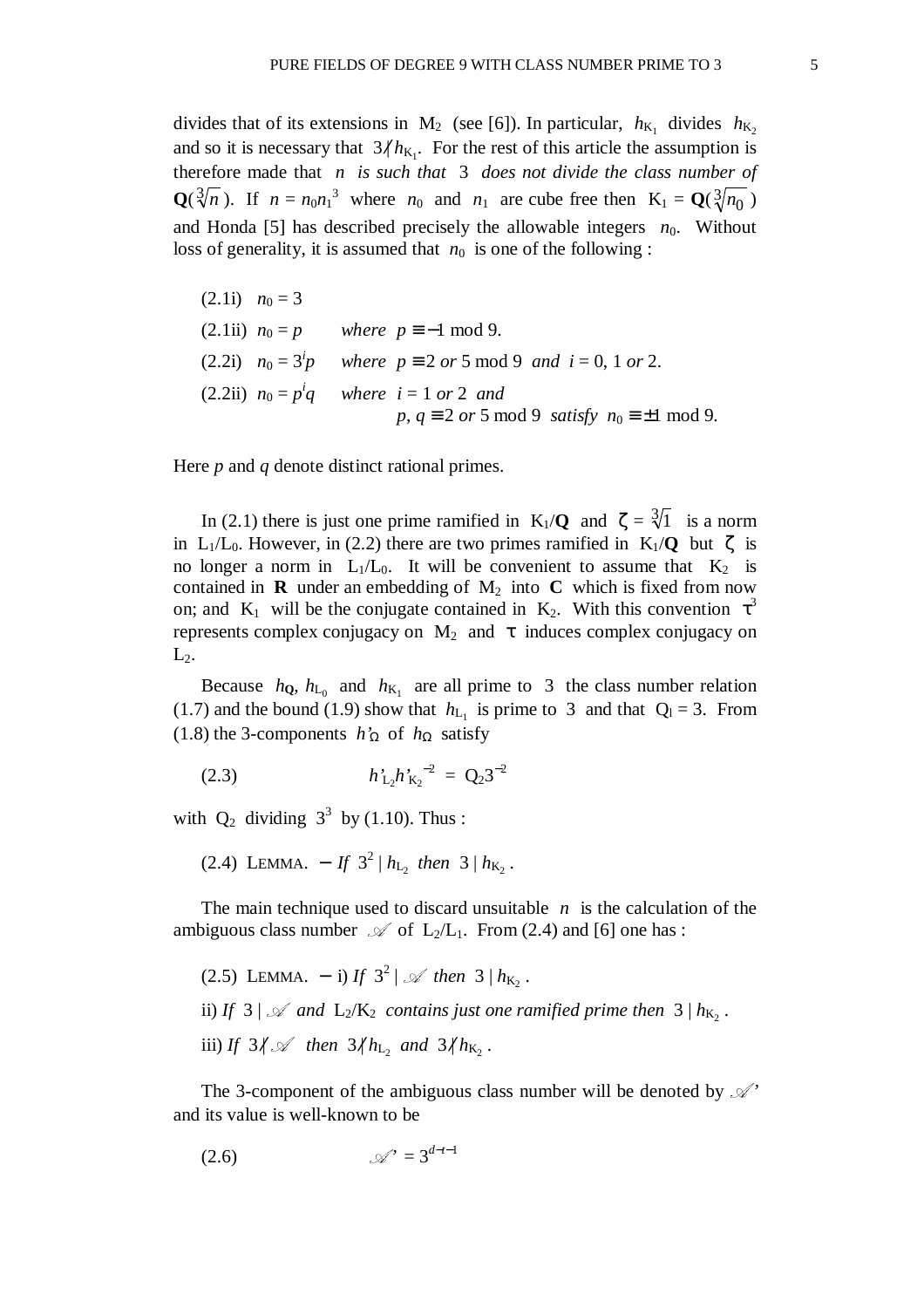because  $h_{L_1}$  is prime to 3. Here *d* is the number of prime ideals of  $L_1$ which are ramified in  $L_2$  and

(2.7) 
$$
3^t = [U_{L_1} : U_{L_1} \cap N_{L_2 L_1} L_2].
$$

So the bound  $t \leq 3$  immediately places a restriction on *d* for which  $3/h_{K_2}$ , *viz*.

$$
(2.8) \t d \leq t+2 \leq 5.
$$

The factorization of prime ideals in  $L_1$  and  $L_2$  is as follows :

If  $p | n_0$  with  $p \neq 3$  then  $(p) = \mathbf{p}^3$  in L<sub>1</sub> since  $p \equiv -1 \mod 3$ . Let *r* be the number of such primes. Then  $r \le 2$  by (2.1) and (2.2) and *r* is the number of their divisors ramified in  $L_2/L_1$ .

If  $p \nmid n_0$  with  $p \equiv 1 \mod 3$  and 3  $\frac{0}{2}$  $\left(\frac{n_0}{p}\right)$ ſ *p*  $\left(\frac{n_0}{n}\right) = 1$  then (*p*) has six prime divisors in  $L_1$ . These are all ramified in  $L_2$  if  $p|n$  and this would contradict (2.8). So no such primes divide *n*.

If  $p \nmid n_0$  with  $p \equiv 1 \mod 3$  and 3  $\frac{0}{2}$  $\left(\frac{n_0}{p}\right)$ ſ *p*  $\left(\frac{n_0}{p}\right)_2 \neq 1$  then  $(p) = \mathbf{\mathfrak{p}} \mathbf{\mathfrak{p}}^{\dagger}$  in L<sub>1</sub>. Let *a* 

be the number of such primes dividing *n* so that 2*a* is the number of their prime divisors ramified in  $L_2/L_1$ .

If  $p \nmid n_0$  with  $p \equiv -1 \mod 3$  then  $(p) = \mathbf{p} \mathbf{p}^{\sigma} \mathbf{p}^{\sigma^2}$  in L<sub>1</sub>. Let *b* be the ۲<br>۰ number of such primes dividing *n* so that 3*b* is the number of their prime divisors ramified in  $L_2/L_1$ .

Finally (3) =  $(\mathbf{I}^{\sigma})$  $\sigma^2$ )<sup>2</sup> or  $\mathbf{1}^6$  in L<sub>1</sub> according as  $n_0 \equiv \pm 1 \mod 9$  or not. If  $n_0 \neq \pm 1$  mod 9 then (3) has one ramified prime divisor in L<sub>2</sub>/L<sub>1</sub>. If  $n = \pm 1$ mod 27 then  $n_0 \equiv \pm 1 \mod 9$  and (3) has two ramified prime divisors in L<sub>2</sub>/L<sub>1</sub>, *viz*.  $\mathbf{I}^{\sigma}$  and  $\mathbf{I}^{\sigma^2}$  if  $\mathbf{I}$  is the divisor satisfying  $\mathbf{I}^{\tau} = \mathbf{I}$ . If  $n \neq \pm 1 \mod 27$ but  $n_0 \equiv \pm 1 \mod 9$  then (3) has three ramified prime divisors in L<sub>2</sub>/L<sub>1</sub>. Let *c* be the number of divisors of (3) ramified in  $L_2/L_1$ .

Then (2.8) becomes

$$
(2.9) \t d = r + 2a + 3b + c \le t + 2 \le 5.
$$

#### **3. The units of L1.**

Let  $e_1$  be a fundamental unit of  $K_1$  so chosen that  $e_1 > 0$ . Then  $-\zeta$ ,  $e_1$ , and  $e_1^{\sigma}$  generate  $U_{L_0} \prod U_{K_1}$ . Since  $Q_1 = 3$  there is a unit  $e_2 \in U_{L_1}$  such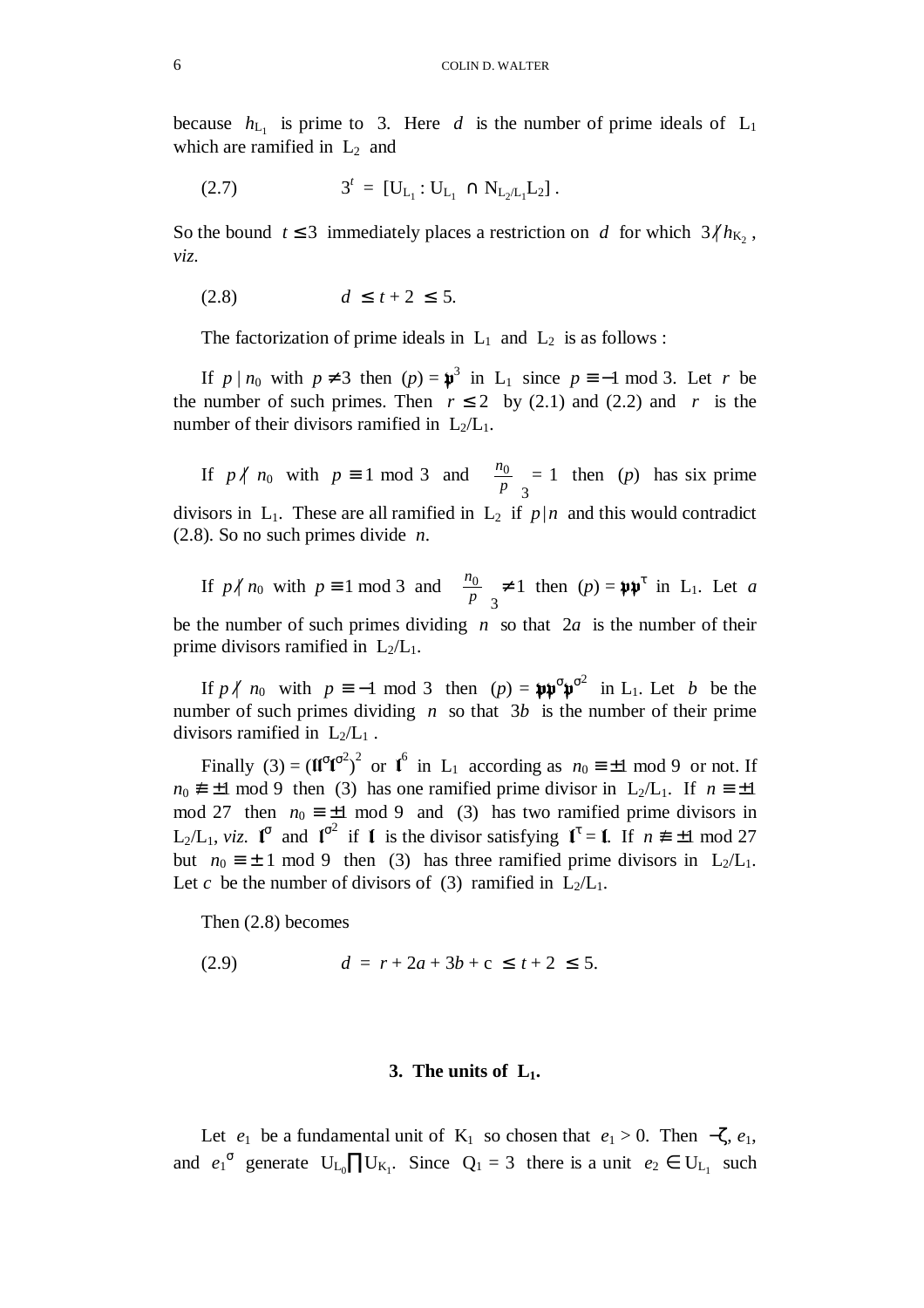that  $U_{L_1} = \langle -\zeta, e_1, e_2 \rangle$  and

(3.1) 
$$
e_2^3 = \zeta^a e_1^{\sigma+2}
$$

for some integer *a* mod 3. It is easy to deduce that

$$
(3.2) \t\t\t e_2^{1+\sigma+\sigma^2} = \zeta^a
$$

and further manipulation (see [1] corollary 15.4.1) shows that

(3.3) 
$$
e_1 = e_2^{1-\sigma} = e_2^{1+\tau}.
$$

(3.4) LEMMA. – *The number a in* (3.1) *satisfies a*  $\equiv$  0 mod 3 *if, and only if,*  $\zeta$  *is not a norm in*  $L_1/L_0$ , i.e.  $n_0$  *is of type* (2.2).

*Proof.* − *From* (3.2)  $\zeta$  is a norm in L<sub>1</sub>/L<sub>0</sub> if  $a \neq 0$  mod 3. However, if  $a \equiv 0 \mod 3$ , then  $\zeta$  is not the norm of a unit because  $\alpha^{1+\sigma+\sigma^2} = 1$  for  $\alpha = \zeta$ , *e*<sub>1</sub>, and *e*<sub>2</sub>. If  $\zeta$  is not the norm of a unit but is yet a norm from L<sub>1</sub> then K<sub>1</sub> has a weakly ambiguous ideal class of order 3 by [10] lemma 1.11. This contradicts the class number of  $K_1$  being prime to 3. Thus if  $\zeta$  is a norm in  $L_1/L_0$  then it is the norm of a unit.

(3.5) LEMMA. − *Let m be a cube-free product of rational primes which are totally ramified in* K<sup>1</sup> *and suppose m is not the product of a power of n*<sub>0</sub> and the cube of a rational number. Then there is an integer  $\alpha \in K_1$ *satisfying*

(3.6) 
$$
me_1^{\pm 1} = \alpha^3
$$
 and  $m = \alpha^{1+\sigma+\sigma^2}$ 

and such that  $e'_2 = \alpha^{1-\sigma}$  is a unit for which  $U_{L_1} = \langle -\zeta, e_1, e'_2 \rangle$ .

*Proof.* – Suppose  $m = \prod p_i^{a_i}$  is the prime decomposition of *m*. Then  $(p_i) = \mathbf{\mu}_i^3$  for a prime divisor  $\mathbf{\mu}_i$  of  $(p_i)$  in K<sub>1</sub>. Since K<sub>1</sub> has class number prime to 3 the ideal  $\mathbf{\psi}_i$  is principal, say  $\mathbf{\psi}_i = (\alpha_i)$ . Put  $\alpha = \prod_{i=1}^n \alpha_i^{a_i}$ . Then  $\alpha^3 m^{-1} = \prod (\alpha_i^3 p_i^{-1})^{a_i}$  which is a unit of K<sub>1</sub>. So  $\alpha^3 m^{-1} = \pm e_1^b$  for some integer *b*. Without loss of generality the sign is positive and  $b = \pm 1$  because  $\sqrt[3]{m} \notin K_1$ . Clearly  $(p_i) = \psi_i^{1+\sigma+\sigma^2} = (\alpha_i^{1+\sigma+\sigma^2})$  so that  $m = \alpha^{1+\sigma+\sigma^2}$  by the earlier choice of sign. Now

$$
(e_2{}^{b\sigma}\alpha^{1-\sigma})^{1-\sigma} = e_1{}^{b\sigma}\alpha^{1+\sigma+\sigma^2}\alpha^{-3\sigma} = 1
$$

shows that  $e_2{}^{b\sigma}\alpha^{1-\sigma} \in L_0$ . Thus  $\alpha^{1-\sigma} = e'_2 = \pm e_2{}^{-b\sigma}\zeta^c = \pm e_2{}^{-b}e_1{}^{b}\zeta^c$  for some integer *c*, so that  $\langle -\zeta, e_1, e_2' \rangle = \langle -\zeta, e_1, e_2 \rangle = U_{L_1}$ .

Notice that such integers *m* exist if and only if  $n_0$  is of type (2.2). The lemma itself generalises to pure cubic fields with class number divisible by 3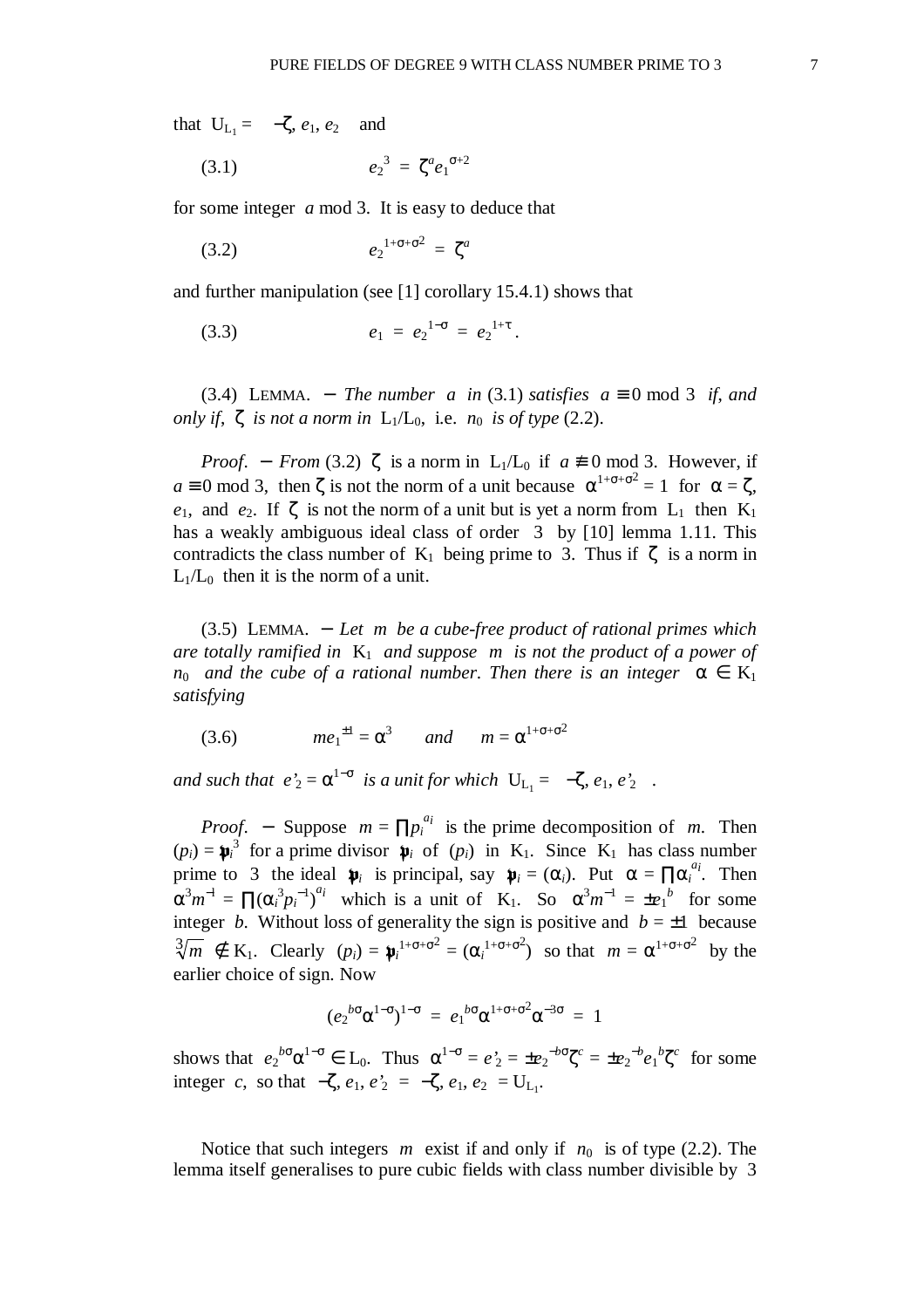under the extra hypothesis that (*m*) must be the cube of a principal ideal of  $K_1$ .

#### **4. Norm residue symbols.**

In most cases the value of  $t \in (2.7)$  can be found exactly using the norm residue symbols which Endô has calculated for a basis of  $U_{L_1}$ . The symbols are powers of  $\zeta$ , which satisfies  $\zeta^{-\tau} = \zeta$  and  $\zeta^{\sigma} = \zeta$ . Hence

(4.1) 
$$
\left(\frac{\zeta, \sqrt[3]{n}}{\mathfrak{p}}\right) = \left(\frac{\zeta, \sqrt[3]{n}}{\mathfrak{p}^{\sigma}}\right) = \left(\frac{\zeta, \sqrt[3]{n}}{\mathfrak{p}^{\tau}}\right)
$$

*and*

$$
\left(\frac{e_1,\sqrt[3]{n}}{\mathfrak{p}}\right)=\left(\frac{e_1,\sqrt[3]{n}}{\mathfrak{p}^{\tau}}\right)^{-1}.
$$

So for primes *p* which decompose as  $(p) = \psi^{1+\sigma+\sigma^2}$  in L<sub>1</sub> the convention is that  $\psi$  is the divisor fixed by  $\tau$ , i.e.  $\psi^{\tau} = \psi$ , and  $\psi^{\sigma \tau} = \psi^{\sigma^2}$ . Endô [3] proves the following lemmas using the properties of the norm residue symbol as described by Hasse in [ 4] and the relations in section 3.

(4.2) LEMMA. – If  $p | n_0, p \neq 3$  and  $(p) = \mathbf{p}^3$  in  $L_1$  then  $\bigg)$  $\left( \frac{1}{2} \right)$ I I l ſ  $\ddot{\phantom{0}}$  $\left(\frac{\zeta \cdot \sqrt[3]{n}}{n}\right) = 1 \Leftrightarrow p \equiv -1 \mod 9$ .  $\overline{\phantom{a}}$  $\lambda$ I I l ſ  $\ddot{\ }$ 3  $\left[\frac{e_1, \sqrt[3]{n}}{2}\right] = 1.$ *In case* (2.2)  $\left|\frac{e_2, \sqrt{n}}{\mathbf{v}}\right|$  $\overline{\phantom{a}}$  $\lambda$ I I l ſ  $\ddot{\phantom{0}}$ 3  $\left(\frac{e_2, \sqrt[3]{n}}{e_2, \sqrt[3]{n}}\right) = 1$  *if*  $p \equiv -1$  mod 9; *and* i.  $\overline{1}$  $\lambda$ I I l ſ  $\mathbf{r}$ 3  $\left(\frac{e^{\prime}2}{e^{\prime}}\right)^{3/n}$  = 1  $\Leftrightarrow p \nmid m$  *if*  $p \not\equiv -1 \mod 9$ .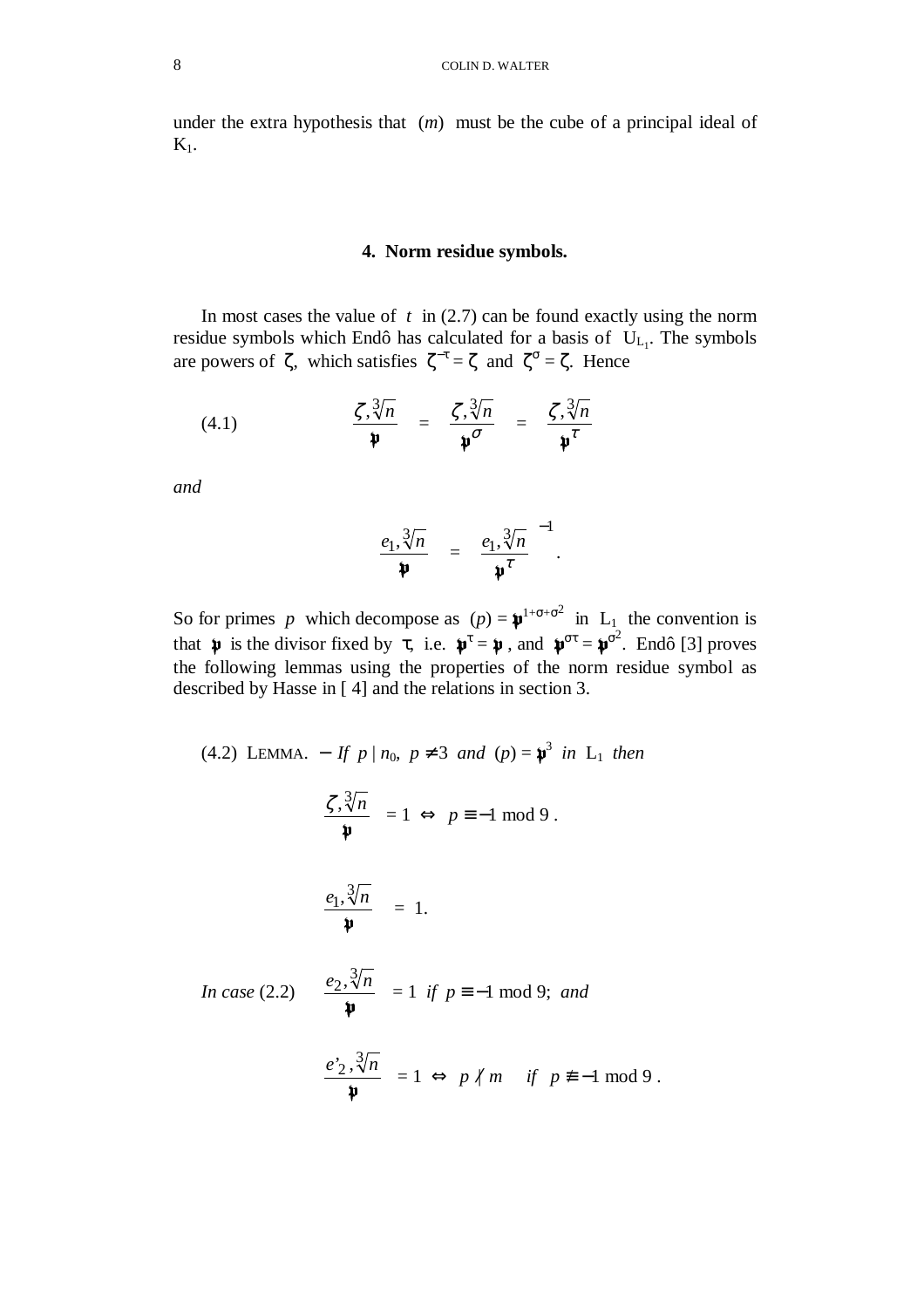(4.3) LEMMA. – *If*  $p \nmid n, p \equiv 1 \text{ mod } 3$ , 3  $rac{0}{2}$  $\left(\frac{n_0}{p}\right)$ ſ *p*  $\left(\frac{n_0}{p}\right)_2 \neq 1$  *and*  $(p) = \mathbf{\mathfrak{p}} \mathbf{\mathfrak{p}}^{\mathsf{T}}$ 

*in* L<sup>1</sup> *then*

$$
\left(\frac{\zeta, \sqrt[3]{n}}{\mathfrak{p}}\right) = \left(\frac{\zeta, \sqrt[3]{n}}{\mathfrak{p}^{\tau}}\right) = 1.
$$

$$
\left(\frac{e_1, \sqrt[3]{n}}{\mathfrak{p}}\right) = \left(\frac{e_1, \sqrt[3]{n}}{\mathfrak{p}^{\tau}}\right) = 1.
$$
  
*In case* (2.2) 
$$
\left(\frac{e_2, \sqrt[3]{n}}{\mathfrak{p}}\right) = \left(\frac{e_2, \sqrt[3]{n}}{\mathfrak{p}^{\tau}}\right) = 1.
$$

 $(4.4)$  LEMMA. – If  $p \nmid n, p \equiv -1 \mod 3$ , and  $(p) = \mathfrak{p} \mathfrak{p}^{\sigma} \mathfrak{p}$  $\sigma^2$  *in*  $L_1$ *then*

$$
\left(\frac{\zeta, \sqrt[3]{n}}{\mathbf{\psi}}\right) = \left(\frac{\zeta, \sqrt[3]{n}}{\mathbf{\psi}^{\sigma}}\right) = \left(\frac{\zeta, \sqrt[3]{n}}{\mathbf{\psi}^{\sigma^2}}\right); and
$$
\n
$$
\left(\frac{\zeta, \sqrt[3]{n}}{\mathbf{\psi}}\right) = 1 \iff p \equiv -1 \text{ mod } 9.
$$
\n
$$
\left(\frac{e_1, \sqrt[3]{n}}{\mathbf{\psi}}\right) = 1 \text{ and } \left(\frac{e_1, \sqrt[3]{n}}{\mathbf{\psi}^{\sigma}}\right) = \left(\frac{e_1, \sqrt[3]{n}}{\mathbf{\psi}^{\sigma^2}}\right)^{-1}; \text{ and}
$$
\n
$$
\left(\frac{e_1, \sqrt[3]{n}}{\mathbf{\psi}^{\sigma}}\right) = 1
$$
\nif and only if n, is of the (2.2) or n = -1.

*if*, *and only if*, *n*<sup>0</sup> *is of type* (2.2) *or*  $p \equiv -1 \text{ mod } 9$ .

$$
\left(\frac{e_2\sqrt[3]{n}}{\mathfrak{p}}\right) = \left(\frac{e_2\sqrt[3]{n}}{\mathfrak{p}^\sigma}\right) = \left(\frac{e_2\sqrt[3]{n}}{\mathfrak{p}^{\sigma^2}}\right)
$$
  
if, and only if,  $n_0$  is of type (2.2) or  $p \equiv -1 \mod 9$ .

(4.5) LEMMA. – *If*  $n_0 \equiv \pm 1 \mod 9$ ,  $n = 3^e n'$  with  $3 \nmid n'$ , and (3) =  $(\mathfrak{u}^{\sigma}% )_{\sigma}=\mathfrak{u}^{\sigma}(\mathfrak{u}^{\sigma}% )_{\sigma}$  $\sigma^2$ <sup>2</sup> in L<sub>1</sub> where **I** is fixed by  $\tau$  *then* 

$$
\left(\frac{\zeta, \sqrt[3]{n}}{\mathbf{I}}\right) = \left(\frac{\zeta, \sqrt[3]{n}}{\mathbf{I}^{\sigma}}\right) = \left(\frac{\zeta, \sqrt[3]{n}}{\mathbf{I}^{\sigma^2}}\right); \text{ and}
$$

$$
\left(\frac{\zeta, \sqrt[3]{n}}{\mathbf{I}}\right) = 1 \Leftrightarrow n' \equiv \pm 1 \mod 27.
$$

$$
\left(\frac{e_1, \sqrt[3]{n}}{\mathbf{I}}\right) = 1 \quad \text{ and } \quad \left(\frac{e_1, \sqrt[3]{n}}{\mathbf{I}^{\sigma}}\right) = \left(\frac{e_1, \sqrt[3]{n}}{\mathbf{I}^{\sigma^2}}\right)^{-1}.
$$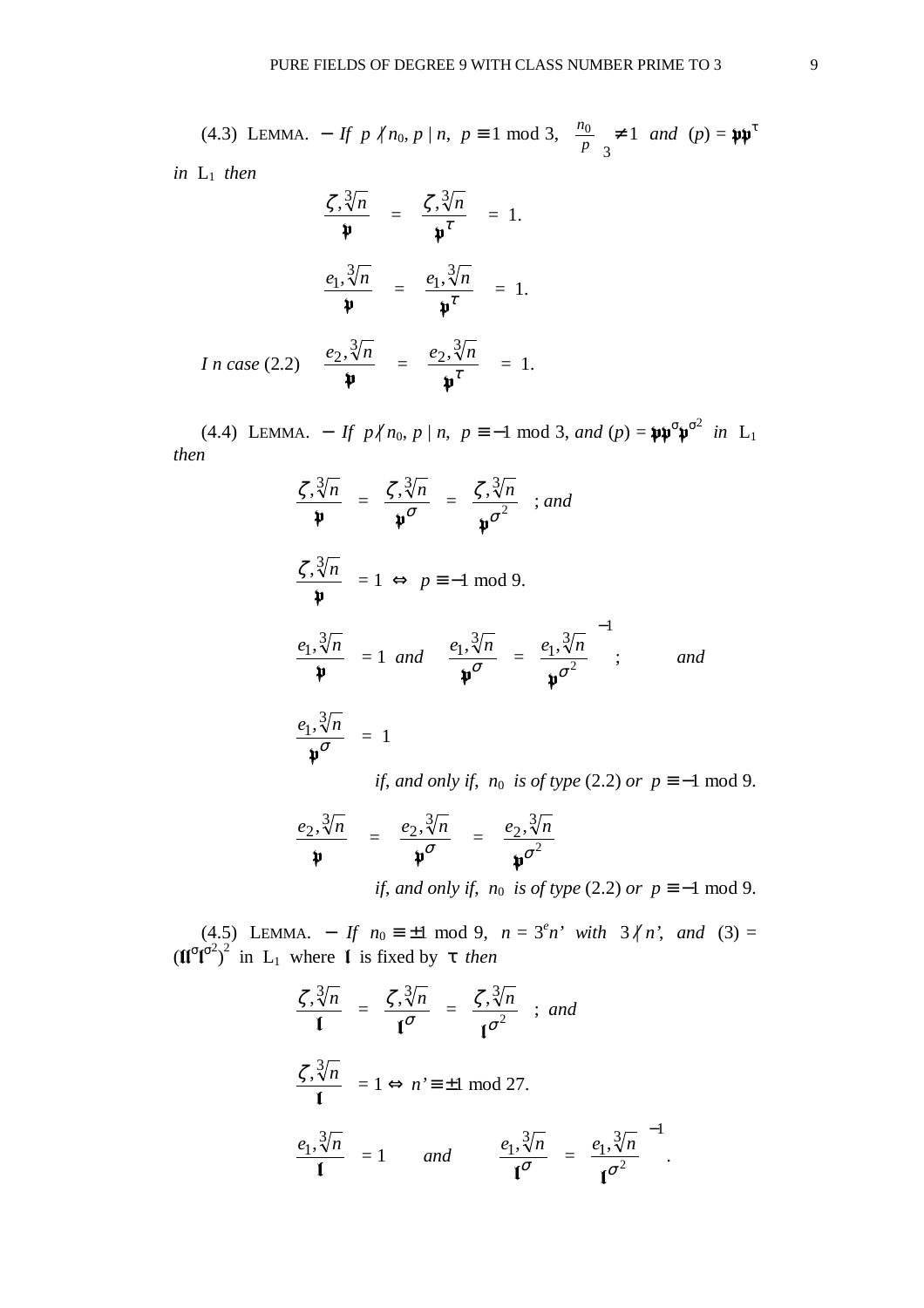*In case* (2.2) 
$$
\Pi_{i=0}^{2} \left( \frac{e_2 \sqrt[3]{n}}{\mathbf{I}^{\sigma^i}} \right) = \left( \frac{e_1 \sqrt[3]{n}}{\mathbf{I}^{\sigma}} \right)^{-1} \neq 1.
$$

*Proof.* – The result for  $\zeta$  is as given by Endô, and the first claim about  $e_1$ is immediate from  $(4.1)$ . For  $e_2$  in case  $(2.2)$  Endô has shown that

$$
\Pi_{i=0}^{2}\left(\frac{e_{2}^{i},\sqrt[3]{n}}{\mathbf{I}^{\sigma^{i}}}\right)=\left(\frac{m,\zeta}{\mathbf{I}}\right).
$$

Now  $\prod_{i} \frac{\zeta, \sqrt{n}}{n^i}$  $\overline{1}$  $\lambda$ I I l ſ *i n* σ ζ  $\ddot{\phantom{0}}$  $\left(\frac{3}{\sigma^i}\right) = \prod \left(\frac{e_1, \sqrt[3]{n}}{\sigma^i}\right)$  $\overline{1}$  $\lambda$ I I l ſ *i*  $e_1, \sqrt[3]{n}$  $\mathfrak{l}^{\sigma}$ 3  $\left| \frac{\partial}{\partial t} \right| = 1$  and so  $e'_2$  can be changed by powers of  $\zeta$  and  $e_1$  to give

$$
\Pi_i\left(\frac{e_2,\sqrt[3]{n}}{\mathbf{I}^{\sigma^i}}\right) = \left(\frac{m,\zeta}{\mathbf{I}}\right)^{\mp 1}
$$

where, by the proof of (3.5), the sign is minus the undefined sign in (3.6). Also from (3.6) with the same ambiguity of sign,

$$
\left(\frac{e_1, \sqrt[3]{n}}{\mathbf{I}^{\sigma}}\right) = \left(\frac{e_1, \sqrt[3]{n}}{\mathbf{I}^{\sigma}}\right)^2 \left(\frac{e_1, \sqrt[3]{n}}{\mathbf{I}^{\sigma^2}}\right)^{-2}
$$
\n
$$
= \left(\frac{m, \sqrt[3]{n}}{\mathbf{I}^{\sigma}}\right)^{\mp 2} \left(\frac{m, \sqrt[3]{n}}{\mathbf{I}^{\sigma^2}}\right)^{\pm 2}
$$
\n
$$
= \left(\frac{m, \zeta^{-1} \sqrt[3]{n}}{\mathbf{I}}\right)^{\mp 2} \left(\frac{m, \zeta \sqrt[3]{n}}{\mathbf{I}}\right)^{\pm 2} = \left(\frac{m, \zeta}{\mathbf{I}}\right)^{\pm 1}.
$$

Finally, (3) is not totally ramified in K<sub>1</sub> as  $n_0 \equiv \pm 1 \mod 9$  and so 3 is not a factor of *m*. Thus, *m* is a product of divisors of  $n_0$ , and, by (2.2),  $m \equiv \pm 1 \mod 9$  if, and only if, *m* is a cube times a power of *n*<sub>0</sub>. However, such an *m* does not satisfy the hypotheses of (3.5), and therefore  $m \neq \pm 1$ mod 9. Hence

$$
\left(\frac{m,\zeta}{\mathbf{I}}\right) = \zeta^{(m^2-1)/3} \neq 1.
$$

(4.6) LEMMA. – If  $n_0 \neq \pm 1 \mod 9$ ,  $n = 3^e n'$  with  $3 \nmid n'$ , and  $(3) = \mathbf{1}^6$  in  $L_1$  *then* 

$$
\left(\frac{\zeta, \sqrt[3]{n}}{1}\right) = 1 \iff n' \equiv \pm 1 \text{ mod } 9.
$$

$$
\left(\frac{e_1, \sqrt[3]{n}}{1}\right) = 1.
$$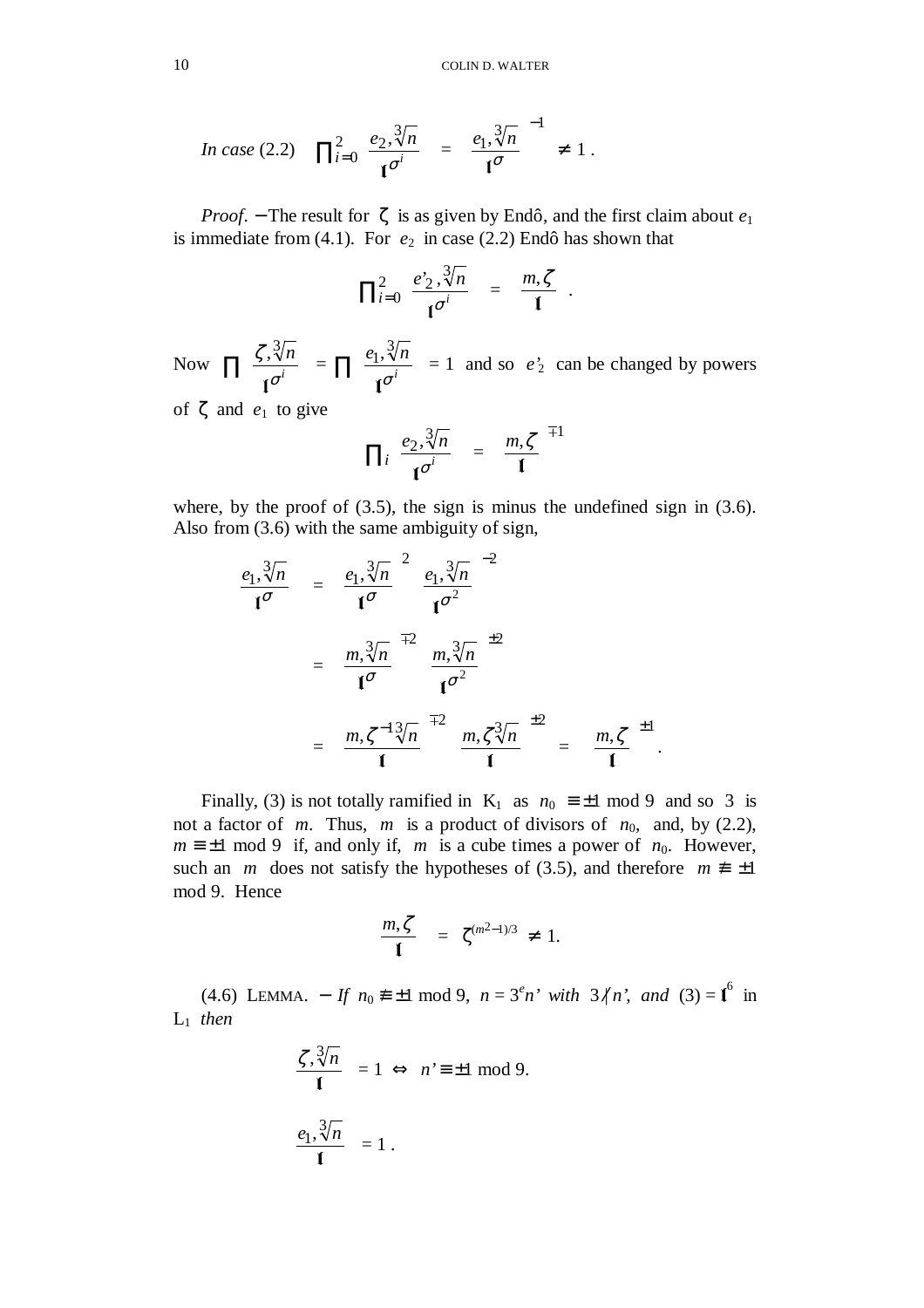*In case* (2.2),

$$
\left(\frac{e_2^{\prime}, \sqrt[3]{n}}{\mathbf{I}}\right) = 1 \Leftrightarrow m' \equiv \pm 1 \mod 9 \text{ where } m = 3^f m' \text{ with } 3/m'.
$$

(4.7) LEMMA. – *In case* (2.2) *with*  $n_0 \equiv \pm 1 \mod 9$  *the only units of* L<sub>1</sub> *which are norms are the cubes*.

*Proof.* – Suppose  $e = \zeta^i e_1^j e_2^k$  is a norm. Then

$$
1 = \Pi_i \left( \frac{e, \sqrt[3]{n}}{\mathbf{I}^{\sigma^i}} \right) = \left( \frac{e_1, \sqrt[3]{n}}{\mathbf{I}^{\sigma}} \right)^{-k}
$$

by (4.5). Hence *k* ≡ 0 mod 3 by (4.5). So

$$
1 = \left(\frac{e, \sqrt[3]{n}}{\mathbf{I}}\right)\left(\frac{e, \sqrt[3]{n}}{\mathbf{I}^{\sigma}}\right)^{-1} = \left(\frac{e_1, \sqrt[3]{n}}{\mathbf{I}^{\sigma}}\right)^{-j}
$$

by (4.5). Hence *j* ≡ 0 mod 3 by (4.5). So

$$
1 = \left(\frac{e, \sqrt[3]{n}}{\mathfrak{p}}\right) = \left(\frac{\zeta, \sqrt[3]{n}}{\mathfrak{p}}\right)^i
$$

for a prime divisor  $\psi$  of  $p \mid n_0$ . Hence  $i \equiv 0 \mod 3$  by (4.2) as  $p \not\equiv \pm 1 \mod 9$ .

(4.8) LEMMA. – *In case* (2.2) *with*  $n_0 \neq \pm 1 \text{ mod } 9$  *suppose n has no prime factor*  $p \equiv 1 \text{ mod } 3$  *with* 3  $rac{0}{2}$  $\left(\frac{n_0}{p}\right)$ ſ *p*  $\left(\frac{n_0}{n}\right)$  = 1. Let e'<sub>2</sub> correspond to  $m = 3$ . If  $e'$ <sup>2</sup> is a norm then the units of  $L_1$  *which are norms are cubes times powers of*  $e_1$  and  $e'_2$ . If  $e'_2$  is not a norm, the units of  $L_1$  which are norms are cubes *times powers of e*1. *In particular*, *the former case holds*, i.e. *e'*2 *is a norm*, *when n has no factor*  $p \equiv -1 \mod 3$ *.* 

*Proof.*  $-$  It is readily seen that  $e_1$  is a norm and that when *n* has no factor  $p \equiv -1 \mod 3$  then *e'*<sub>2</sub> is also a norm. Since  $\frac{5 \cdot \sqrt{n}}{1}$  $\overline{1}$  $\overline{a}$ I I l ſ  $\ddot{\phantom{0}}$  $\left(\frac{\zeta}{\zeta}, \frac{3\sqrt{n}}{n}\right) \neq 1$  in (4.6) it is clear that no linear combination of  $e'_2$  and  $\zeta$  can be a norm except possibly cubes times powers of *e'*2.

(4.9) LEMMA. – *In case* (2.1) *if*  $\zeta$  *is not a norm in*  $L_2/L_1$  *then the only units of*  $L_1$  *which are norms are the cubes.*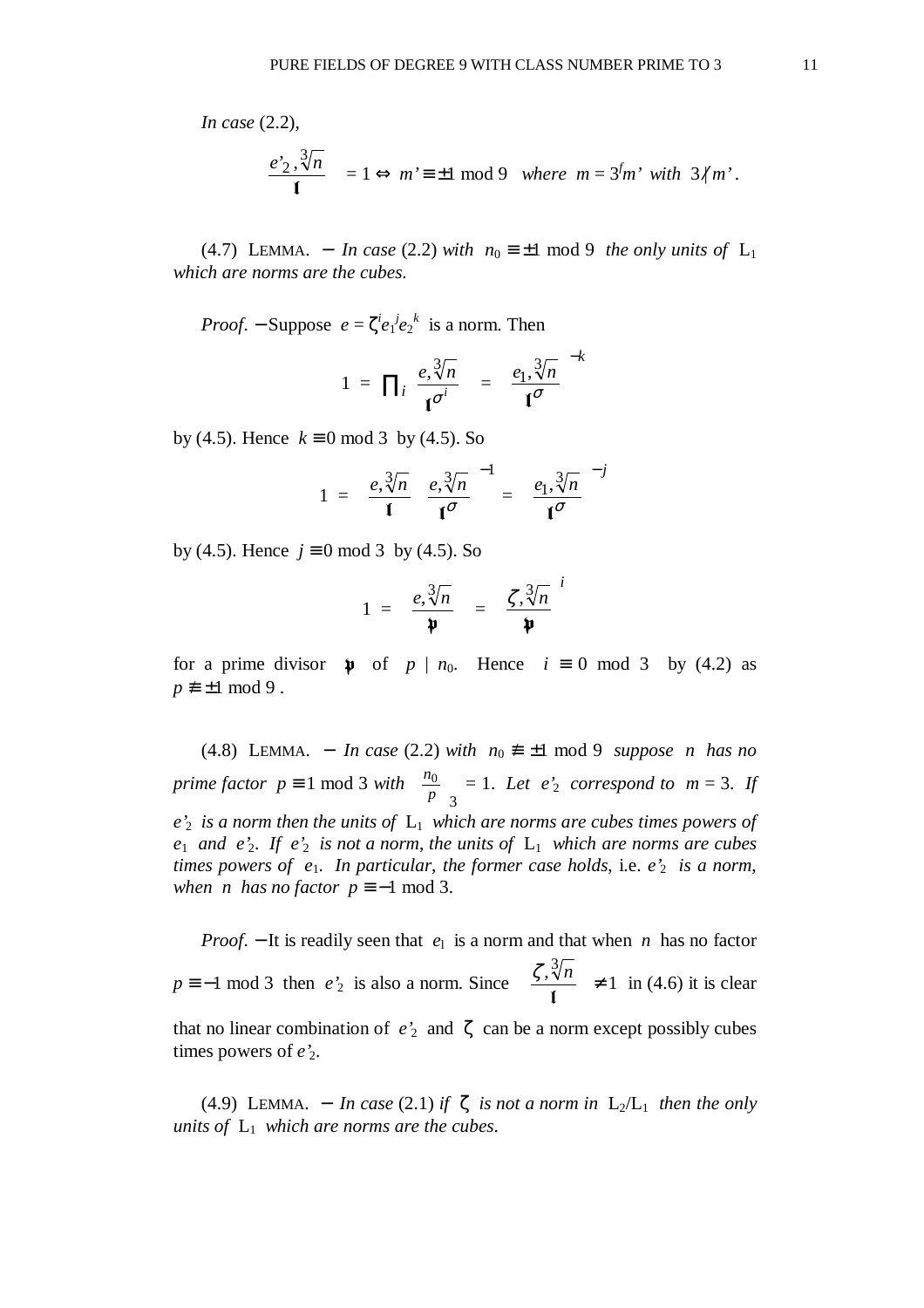*Proof.* – From (3.1) and (3.4)  $e_2^3 = \zeta^{\pm 1} e_1^{\sigma+2}$ . Hence  $\zeta$  not a norm  $\Rightarrow$  $e_1^{\sigma+2}$  not a norm  $\Rightarrow$   $(\zeta^i e_1)^{\sigma+2}$  not a norm  $\Rightarrow$   $\zeta^i e_1$  not a norm, for any integer *i*.

Choose a prime  $\mathfrak{p}$  in L<sub>1</sub> for which  $\left|\frac{e_1, \forall n}{\mathfrak{p}}\right|$  $\bigg)$  $\overline{\phantom{a}}$ I I l ſ  $\ddot{\ }$ 3  $\left\{\frac{e_1, \sqrt[3]{n}}{e_1}, \frac{e_2, \sqrt[3]{n}}{e_2}, \frac{e_1, \sqrt[3]{n}}{e_1}, \frac{e_2, \sqrt[3]{n}}{e_2}, \frac{e_2, \sqrt[3]{n}}{e_2}, \frac{e_1, \sqrt[3]{n}}{e_2}, \frac{e_2, \sqrt[3]{n}}{e_2}, \frac{e_2, \sqrt[3]{n}}{e_2}, \frac{e_2, \sqrt[3]{n}}{e_2}, \frac{e_2, \sqrt[3]{n}}{e_2}, \frac{e_2, \sqrt[3]{n}}{e_2}, \frac{e_2, \$  $\ddot{\phantom{0}}$  $\tau \neq \mu$ . Let  $e = \zeta^i e_1^j e_2^k$  be a general unit of L<sub>1</sub>. Then

$$
\left(\frac{e^{1-\sigma} \sqrt[3]{n}}{\mathfrak{p}}\right) = \left(\frac{e_1^{1-\sigma} \sqrt[3]{n}}{\mathfrak{p}}\right)^j \left(\frac{e_2^{1-\sigma} \sqrt[3]{n}}{\mathfrak{p}}\right)^k = \left(\frac{\zeta \sqrt[3]{n}}{\mathfrak{p}}\right)^{aj} \left(\frac{e_1 \sqrt[3]{n}}{\mathfrak{p}}\right)^k
$$

by (3.1) and (3.3), and

$$
\left(\frac{e^{1-\sigma}, \sqrt[3]{n}}{\mathfrak{p}^{\tau}}\right) = \left(\frac{\zeta, \sqrt[3]{n}}{\mathfrak{p}^{\tau}}\right)^{dj}\left(\frac{e_1, \sqrt[3]{n}}{\mathfrak{p}^{\tau}}\right)^k = \left(\frac{\zeta, \sqrt[3]{n}}{\mathfrak{p}}\right)^{dj}\left(\frac{e_1, \sqrt[3]{n}}{\mathfrak{p}}\right)^{-k}
$$

by (4.1). These expressions are distinct and so they cannot both be equal to 1 if  $k \neq 0 \text{ mod } 3$ . Thus *e* a norm  $\Rightarrow e^{1-\sigma}$  a norm  $\Rightarrow k \equiv 0 \text{ mod } 3 \Rightarrow \zeta^i e_1^j$  a norm  $\Rightarrow i \equiv j \equiv 0 \mod 3$  by the initial remarks. Therefore *e* is a cube if it is a norm.

(4.10) LEMMA. – *In case* (2.1) *if*  $\zeta$  *is a norm in*  $L_2/L_1$  *but e<sub>1</sub> is not a norm, then the only units of*  $L_1$  *which are norms are cubes times a power of* ζ.

*Proof.* – Choose a prime  $\mathfrak{p}$  in L<sub>1</sub> for which  $\left|\frac{e_1, \forall n}{\mathfrak{p}}\right|$  $\overline{\phantom{a}}$  $\lambda$ I I l ſ  $\ddot{\ }$ 3  $\left\{\frac{e_1, \sqrt[3]{n}}{e_1}, \frac{e_2}{e_2}\right\} \neq 1$ . Then for  $e = \zeta^i e_1^j e_2^k$  the proof of (4.9) yields  $k \equiv 0 \mod 3$  if *e* is a norm. So  $\zeta^i e_1^j$  is a norm in that case and consequently  $e_1^j$  is a norm because  $\zeta$  is. Thus  $j \equiv 0$ mod 3 also, which proves the statement.

### **5. The class number of K2.**

Recall from §2 the definitions of *r*, *a*, *b*,and *c* as the numbers of certain primes which ramify in  $L_2/L_1$ . The value of  $c = 1, 2$  or 3) places certain congruence conditions on *n* and  $n_0$  which restrict the values of *r*. In particular,

- (5.1) *If*  $c = 1$  *then*  $r \neq 2$ ;
- $(5.2)$  *If c*  $\neq$  1 *then*  $r \neq 0$ ;

because  $n_0$  has to be of type (2.1) or (2.2).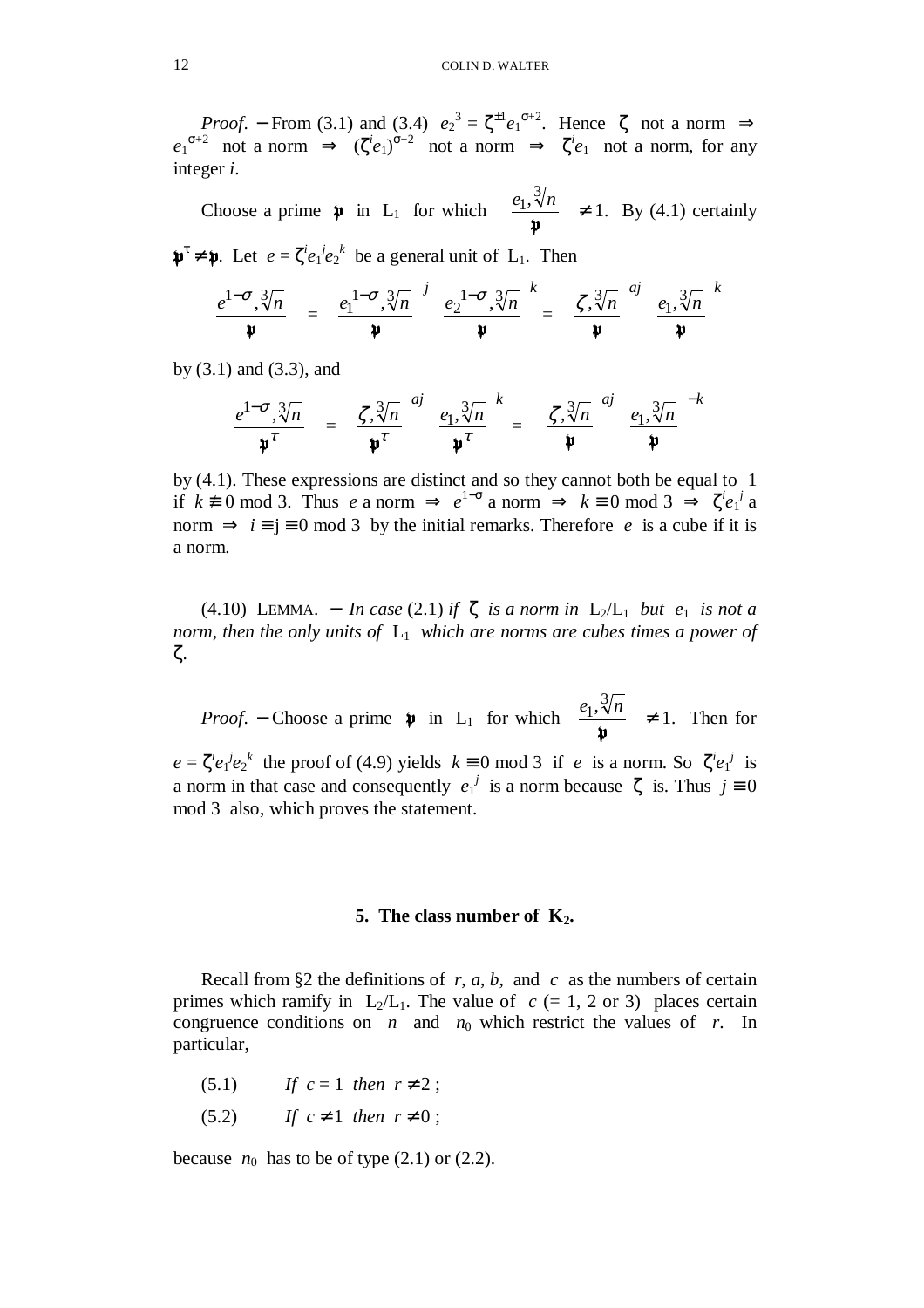(5.3) THEOREM. − *If* K2 *has class number prime to* 3 *then n has no prime factor*  $p \equiv 1 \text{ mod } 3$ .

*Proof.* – The case of *n* divisible by  $p \equiv 1 \text{ mod } 3$  with 3  $\frac{0}{2}$  $\left(\frac{n_0}{p}\right)$ ſ *p*  $\left(\frac{n_0}{n}\right)$  = 1 has already been excluded in §2 *by* (2.8) *since such a prime has six ramified divisors in*  $L_1$ . Otherwise suppose  $a > 0$ . The possible values of *r*, *a*, *b*,

and *c* satisfying  $r \leq 2$  and (2.9) are listed below with the reason why 3 |  $h_{K_2}$ . In each case  $b = 0$  for otherwise  $2a + 3b + c \ge 2.1 + 3.1 + 1$  would contradict (2.9). When  $c = 1$  the extension  $L_2/K_2$  has a unique ramified prime and so (2.5ii) can be applied.

| a                           | $\mathcal{C}$ | $\mathbf{r}$   | Type of $n_0$ | $\overline{d}$ | $\boldsymbol{t}$ | $d-t-1$  | Reason                                               |
|-----------------------------|---------------|----------------|---------------|----------------|------------------|----------|------------------------------------------------------|
|                             | 1             | $\theta$       | (2.1i)        | 3              | $\leq 1$         | $\geq 1$ | $\zeta$ , $e_1$ norms by (4.3) and (4.6);<br>(2.5ii) |
| 1                           | 2             | $\theta$       | none          |                |                  |          | (5.2)                                                |
| 1                           | 3             | 0              | none          |                |                  |          | (5.2)                                                |
| 1                           | 1             | 1              | (2.2i)        | $\overline{4}$ | $\leq$ 2         | $\geq 1$ | $e_1$ norm by (4.8); (2.5ii)                         |
| 1                           | 2             | $\overline{1}$ | (2.1ii)       | 5              | $\leq$ 2         | $\geq$ 2 | $\zeta$ norm by (4.2), (4.3), and (4.5);<br>(2.5i)   |
|                             |               | 2              | none          |                |                  |          | (5.1)                                                |
| $\mathcal{D}_{\mathcal{A}}$ | 1             | 0              | (2.1i)        | 5              | $\leq$ 3         | >1       | (2.5ii)                                              |

(5.4) THEOREM. − *If K*2 *has class number prime to* 3 *and n has a prime factor*  $p \equiv -1 \mod 3$  *which does not divide*  $n_0$  *then, without loss of generality,*  $n = 3p^3$  *or*  $9p^3$  *where*  $p \equiv 2$  *or* 5 mod 9. *For such n the class number*  $h_{K_2}$  *is prime to* 3.

*Proof.* – As observed in the previous proof,  $a = 0$  if  $b \ne 0$ . So the possible values of *r*, *b*, and *c* satisfying  $r \le 2$  and (2.9) are the following:

| $\mathcal{C}_{0}^{0}$ |        | Type of $n_0$ | $\boldsymbol{d}$ |          | $d-t-1$  | Reason    |
|-----------------------|--------|---------------|------------------|----------|----------|-----------|
|                       |        | (2.1i)        |                  | $\ast$   | ∗        | see below |
|                       | $_{0}$ | none          |                  |          |          | (5.2)     |
|                       |        | (2.2i)        | C                | $\leq$ 3 | $\geq 1$ | (2.5ii)   |

The outstanding case of  $b = 1$ ,  $c = 1$ ,  $r = 0$  corresponds to *n* of the form  $3p^3$  or  $9p^3$  with  $p \equiv -1 \mod 3$ . If  $p \not\equiv -1 \mod 9$  then  $\zeta$  is not a norm by (4.4) or (4.6). Hence  $t = 3$  by (4.9) and  $d-t-1 = 0$ . Thus  $3 \nmid h_{K_2}$  by (2.5iii). On the other hand, if  $p \equiv -1 \mod 9$  then  $\zeta$  is a norm by (4.4) and (4.6).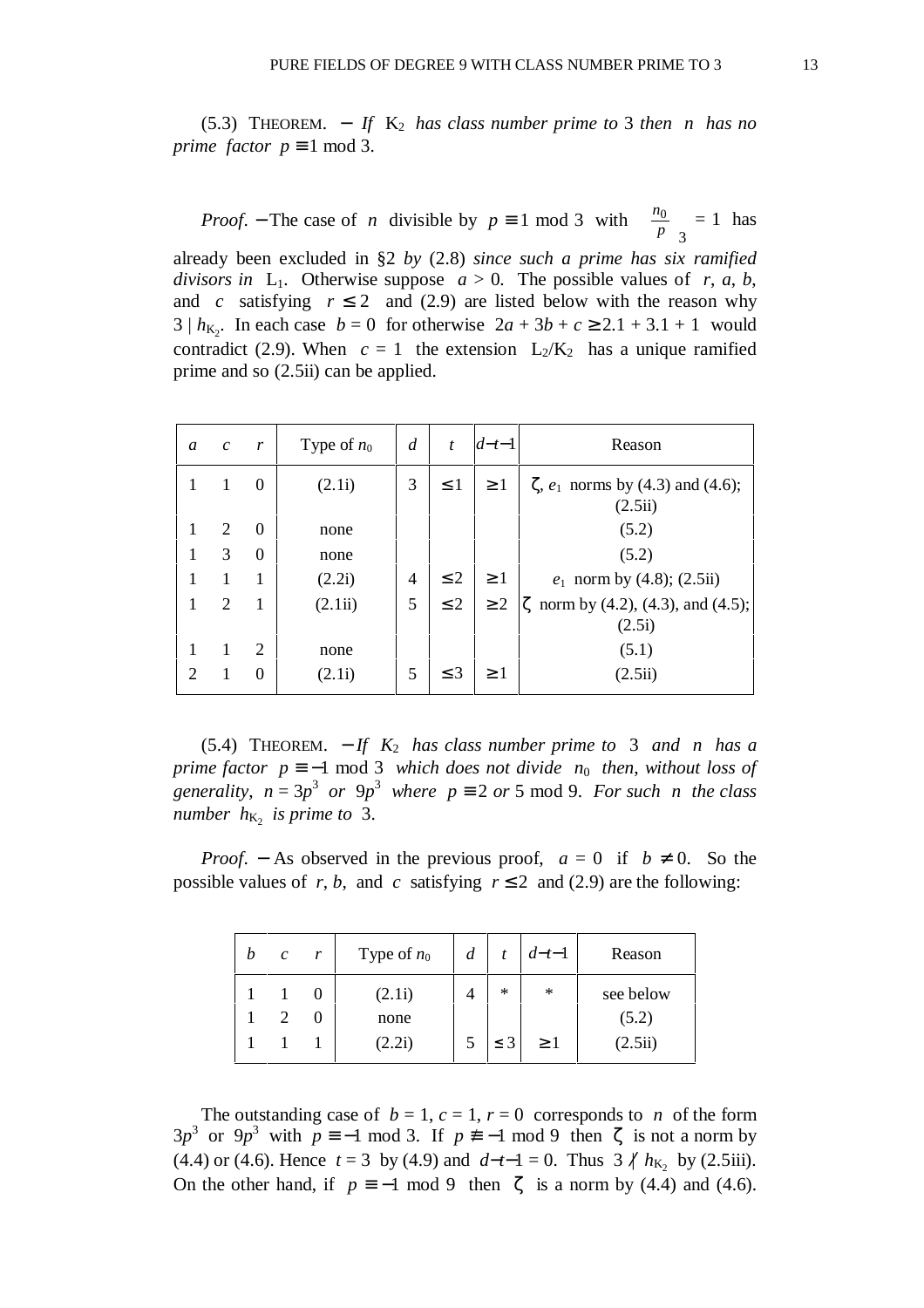Hence *t* ≤ 2 and *d*−*t*−1 ≥ 1. Thus  $3 | h_{K_2}$  by (2.5ii).

From  $(5.3)$  and  $(5.4)$  the only *n* containing prime divisors other than those of  $3n_0$  and for which  $h_{K_2}$  is prime to 3 are those described in (5.4). Otherwise  $a = b = 0$  and there are the following possibilities :

| $\mathcal{C}$  | $\boldsymbol{r}$ | Type of $n_0$ | $\overline{d}$ | $\boldsymbol{t}$ | $d-t-1$        | Reason                                                                            |
|----------------|------------------|---------------|----------------|------------------|----------------|-----------------------------------------------------------------------------------|
| 1              | $\theta$         | (2.1i)        | 1              | $\theta$         | $\theta$       | Only one prime is ramified.<br>So every unit is a norm<br>by the product formula. |
| 1              | 1                | (2.2i)        | $\overline{2}$ | 1                | $\overline{0}$ | $e'_2$ is a norm by (4.2)<br>and $(4.6)$ for m = 3; $(4.8)$                       |
| 1              | $\overline{2}$   | none          |                |                  |                | (5.1)                                                                             |
| 2              | $\boldsymbol{0}$ | none          |                |                  |                | (5.2)                                                                             |
| $\overline{2}$ | $\mathbf{1}$     | (2.1ii)       | 3              | $\leq$ 2         | $\gamma$       | $\zeta$ is a norm by (4.5)                                                        |
| $\overline{2}$ | $\overline{2}$   | (2.2ii)       | 4              | 3                | $\theta$       | (4.7)                                                                             |
| 3              | $\boldsymbol{0}$ | none          |                |                  |                | (5.2)                                                                             |
| 3              | $\mathbf{1}$     | (2.1ii)       | 4              |                  | ?              |                                                                                   |
| 3              | $\overline{2}$   | (2.2ii)       | 5              | 3                |                | (4.7)                                                                             |
|                |                  |               |                |                  |                |                                                                                   |

This table gives three cases for which  $3 / h_{K_2}$ , three cases which are impossible, and three cases which are undecided. When  $c = 3$  and  $r = 1$ , then  $n = 3^{3i}p$  where  $p \equiv -1 \mod 9$  and either  $i \not\equiv 0 \mod 3$  or  $p \not\equiv -1 \mod 1$ 27. If  $p ≠ -1$  mod 27 then  $\zeta$  is not a norm by (4.5) and so  $t = 3$  by (4.9). So  $d-t-1 = 0$  and  $3 \nmid h_{K_2}$  by (2.5iii). The following theorem has now been proved :

(5.5) MAIN THEOREM.  $-$  i) The class number of  $\mathbf{Q}(\sqrt[9]{n})$  is prime to 3 *when n is one of the following* :

 $n = 3$ .  $n = 3^{i}p$ *where*  $p \equiv 2$  *or 5 mod 9 and i is any integer,*  $n = 3^{i}p3$  where  $p \equiv 2$  *or* 5 mod 9 *and i* = 1 *or* 2,  $n = 3^{3i}p$  where  $p \equiv 8$  *or* 17 mod 27 *and i is any integer*,  $n = p^j$ *where p*,  $q \equiv 2$  *or* 5 mod 9 *and j satisfies*  $n \equiv \pm 1 \mod 27$ .

*In each case p and q denote distinct primes*.

ii) It may be possible that the class number of  $\mathbf{Q}(\sqrt[9]{n})$  is prime to 3 w*hen n is one of the following* :